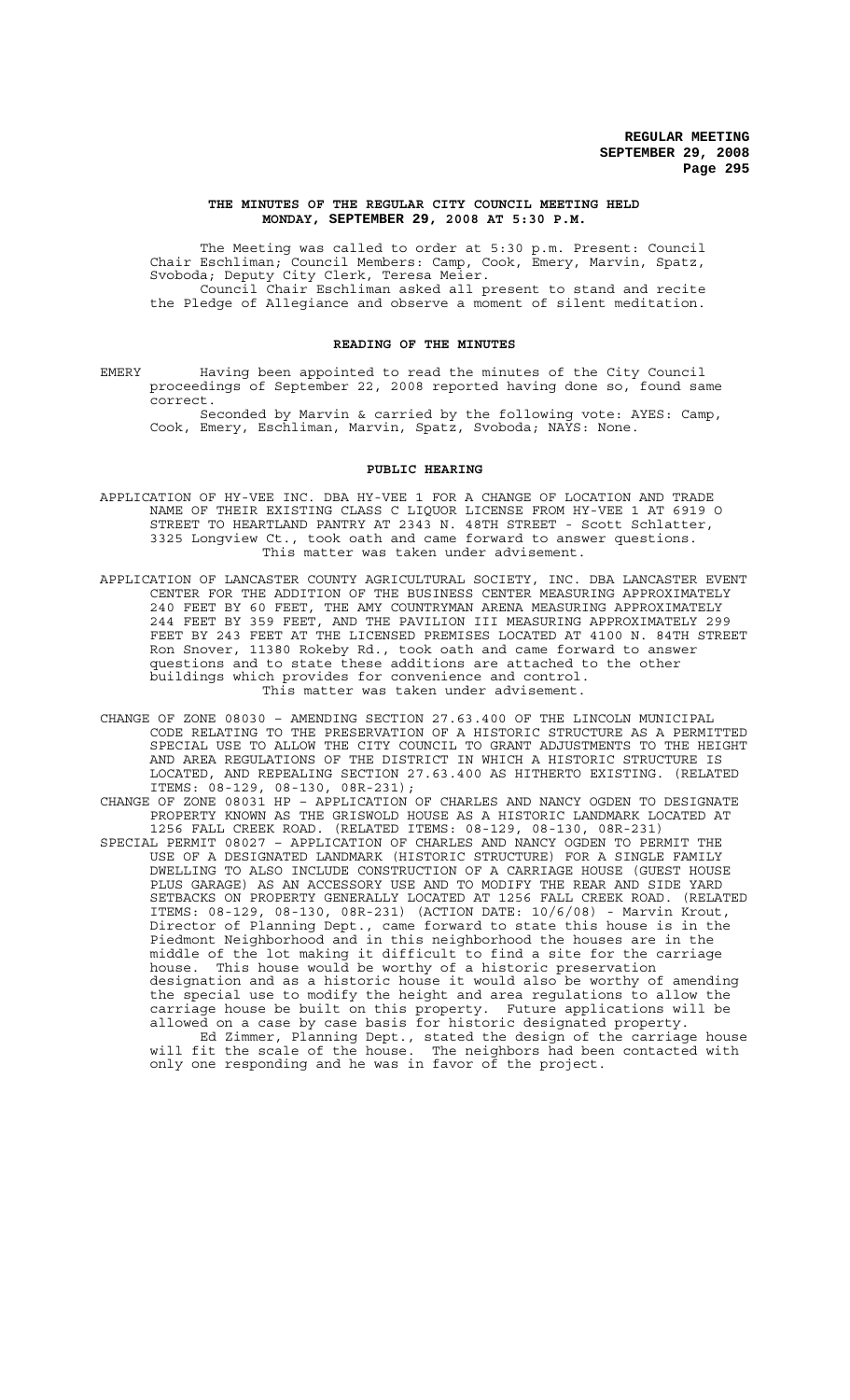> Charles Ogden, 1256 Fall Creek Rd., came forward to state this house was originally a three bedroom house until the second owner converted the bedroom on the first floor into a family room therefore it is now a two bedroom house. The carriage house would provide a third bedroom which would be above a two car garage with a potting shed and workroom. This would be used as a guest house and would not be rented out.

> John Dadami, DLR Group, 1111 Lincoln Mall, Architect, came forward to state the carriage house project emulated the house with the steep roof and windows of various sizes. The carriage house has been located to provide a drive-out from the garage to not bother neighbors. This matter was taken under advisement.

- CHANGE OF ZONE 08045 AMENDING SECTIONS 27.19.030, 27.21.030, 27.23.030, 27.24.030, 27.27.025 AND 27.67.040 OF THE LINCOLN MUNICIPAL CODE TO CLARIFY THAT GROUP HOMES MUST COMPLY WITH ALL APPLICABLE STATE AND LOCAL CODE REQUIREMENTS AND TO ADD DOMICILIARY CARE FACILITY AND ELDERLY OR RETIREMENT HOUSING AS A CONDITIONAL PERMITTED USE IN THE R-5, R-6, R-7, R-8, AND O-3 ZONING DISTRICTS, AND REPEALING SECTIONS 27.19.030, 27.21.030, 27.23.030, 27.24.030, 27.27.025 AND 27.67.040 AS HITHERTO EXISTING - Marvin Krout, Director of Planning Dept., came forward to state the Planning Department feels that domiciliary care facilities such as Alzheimer homes generate less traffic and have less impact than other allowed uses such as apartments therefore should be included in the conditional use permit codes. He stated City Attorney Hendry raised questions about congregate homes prior to the meeting so would like to request this ordinance be placed on Pending Indefinitely so the Planning Department can further research this with Law Department. This matter was taken under advisement.
- CHANGE OF ZONE 08047 APPLICATION OF CASEY'S RETAIL COMPANY FOR A CHANGE OF ZONE FROM H-3 COMMERCIAL DISTRICT TO I-1 INDUSTRIAL DISTRICT ON PROPERTY GENERALLY LOCATED AT NORTH 56TH STREET AND SUPERIOR STREET - Mark Hunzeker, 600 Wells Fargo Center, 1248 O Street, came forward representing Casey's General Stores. Casey's have acquired most all of the Gas 'N Shop locations in Lincoln. This store will be rebuilt to be slightly longer, taller, narrower and will provide more parking. It will be stucco in appearance. The setback conditions could not be met so a text amendment to reduce the set back by a change from H-3 to I-1 was requested. Planning staff is in support. This matter was taken under advisement.
- APPROVING AN INTERLOCAL AGREEMENT BETWEEN THE CITY AND THE RAILROAD TRANSPORTATION SAFETY DISTRICT FOR ITS PARTICIPATION IN THE ANTELOPE VALLEY PROJECT FUNDING - PHASE 1 - Dan Marvin, Council Member, stated that the RTSD Board did approve this in their budget. This resolution is saying yes we're willing to receive the funds and can go ahead with the project.

This matter was taken under advisement.

AUTHORIZING AND SUPPORTING THE PARKS & RECREATION DEPARTMENT'S SUBMITTAL OF A GRANT APPLICATION TO THE STATE GAME & PARKS COMMISSION FOR A RECREATIONAL TRAIL PROGRAM GRANT TO ASSIST IN FUNDING THE RELOCATION OF THE BILLY WOLFF – ANTELOPE VALLEY CONNECTOR TRAIL TO THE EAST SIDE OF THE ANTELOPE CREEK CHANNEL BETWEEN 27TH STREET AND J STREET - Terry Genrich, Parks and Recreation Dept., came forward to explain the Antelope Valley trail comes along south to J Street and goes underneath J Street as a connector to the Antelope Valley on the east. NRD will submit an application as well. The maximum grant is \$150,000 which allows for the restoration and re-alignment of the trails. The NRD is willing to fund a new bridge across the channel which is between 27  $^{\rm th}$ Street and Randolph Street. The City will pay for the new trail along the eastside of the channel.

This matter was taken under advisement.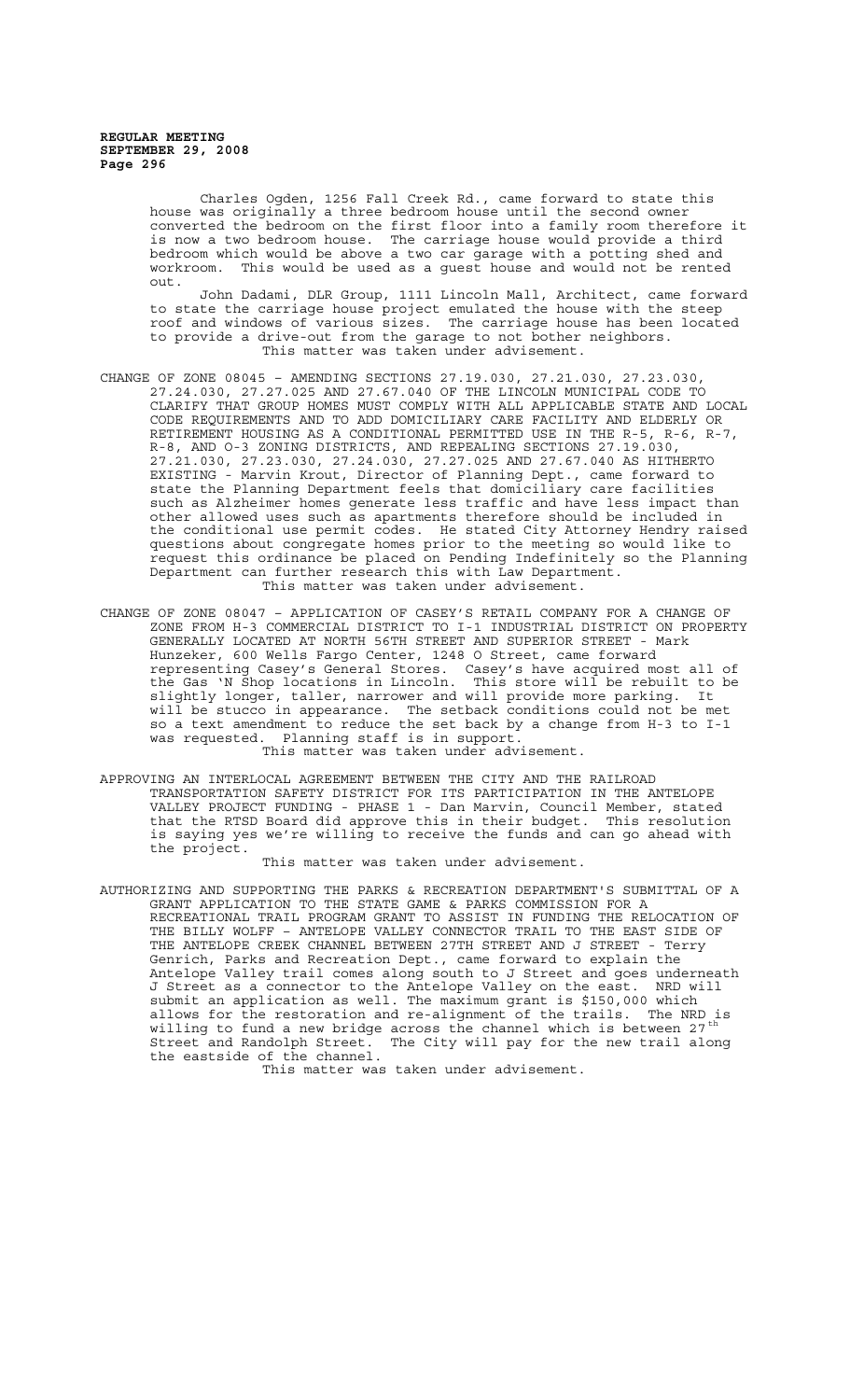AUTHORIZING AND SUPPORTING THE PARKS & RECREATION DEPARTMENT'S SUBMITTAL OF A GRANT APPLICATION TO THE STATE GAME & PARKS COMMISSION FOR A RECREATIONAL TRAIL PROGRAM GRANT TO ASSIST IN FUNDING THE RENOVATION OF THE BOOSALIS TRAIL ALONG HIGHWAY 2 FROM 17TH STREET TO 20TH STREET - Terry Genrich, Parks and Recreation Dept., stated an application was submitted last year to fund the section from 20<sup>th</sup> to 27<sup>th</sup> Streets and this is to finish that project. The funding was received for it and now this is the last piece to finish. This matter was taken under advisement.

APPROVING A LABOR CONTRACT BETWEEN THE CITY AND THE LINCOLN POLICE UNION TO BE EFFECTIVE AUGUST 21, 2008 - Don Taute, Personnel Director, explained there were minor changes to the contract which included a 1.75% pay increase retroactive to the fiscal year, August 28, 2008, an increase in vacation and changes in the shift differential pay. There will be some adjustment to field training officer pay of receiving \$300 per month only if a recruit is assigned to them. This is a one year agreement. This matter was taken under advisement.

**\*\* END OF PUBLIC HEARING \*\***

#### **COUNCIL ACTION**

#### **REPORTS OF CITY OFFICERS**

CLERK'S LETTER AND MAYOR'S APPROVAL OF RESOLUTIONS AND ORDINANCES PASSED BY COUNCIL ON SEPTEMBER 15, 2008 - CLERK presented said report which was placed on file in the Office of the City Clerk.

REAPPOINTING BARBARA J. WALKOWIAK TO THE PARKS AND RECREATION ADVISORY BOARD FOR A ONE-YEAR TERM EXPIRING JUNE 1, 2009 - CLERK read the following resolution, introduced by Dan Marvin, who moved its adoption:

A-85041 BE IT RESOLVED by the City Council of the City of Lincoln,  $A-85041$  BE  $\overline{R}$  Nebraska:

That the reappointment of Barbara J. Walkowiak to the Parks and Recreation Advisory Board for a one-year term expiring June 1, 2009, is hereby approved.

Introduced by Dan Marvin

Seconded by Cook & carried by the following vote: AYES: Camp, Cook, Emery, Eschliman, Marvin, Spatz, Svoboda; NAYS: None.

#### **PETITIONS & COMMUNICATIONS**

THE FOLLOWING HAVE BEEN REFERRED TO THE PLANNING DEPT.: Change of Zone 07063 - App. of Ringneck Development, LLC, I-80 West Lincoln Business Center Planned Unit Development from AG to I-3, PUD Employment Center District, and R-3 on property generally located at N.W. 48<sup>th</sup> Street and Interstate 80.<br>Change of Zone 08017 - App. of Director of Planning amending Title 27 of the Luange of Long ...<br>LMC relating to Zoning. Change of Zone 08049 - App. of RJL Development North, Ltd, from O-3 to B-2 on property generally located at S. 40<sup>th</sup> Street and Old Cheney Road. Special Permit 08042 - App. of Mark Terrell for expansion of a nonconforming use into the front yard setback on property generally located at N. 30 Street and Q Street. Use Permit 58G - App. of RJL Development North, Ltd., an amendment to an existing use permit to increase retail space, reduce office space and to waive all internal yard setbacks on property generally located at S. 40<sup>th</sup> Street and Old Cheney Road. <u>Use Permit 154D</u> - App. of Olsson Associates, an amendment to add an additional on-premise sign to the Wilderness Hills Commercial Use Permit on property generally located at S. 27<sup>th</sup> Street and Yankee Hill Road. SETTING THE HEARING DATE OF MONDAY, OCTOBER 13, 2008 AT 1:30 P.M. FOR THE APPLICATION OF HYVEE, INC. DBA HYVEE FOR A LIQUOR CATERING LICENSE LOCATED AT 5010 O STREET - CLERK read the following resolution, introduced by John Spatz, who moved its adoption: A-85042 BE IT RESOLVED by the City Council, of the City of Lincoln, that a hearing date is hereby set for Mon., October 13, 2008 at 1:30 p.m. or as

soon thereafter as possible in the City Council Chambers, County-City Building, 555 S. 10<sup>th</sup> St., Lincoln, NE, for Application of HyVee, Inc. dba HyVee for a liquor catering license located at 5010 O Street. If the Police Dept. is unable to complete the investigation by said time, a new hearing date will be set. Introduced by John Spatz

Seconded by Svoboda & carried by the following vote: AYES: Camp,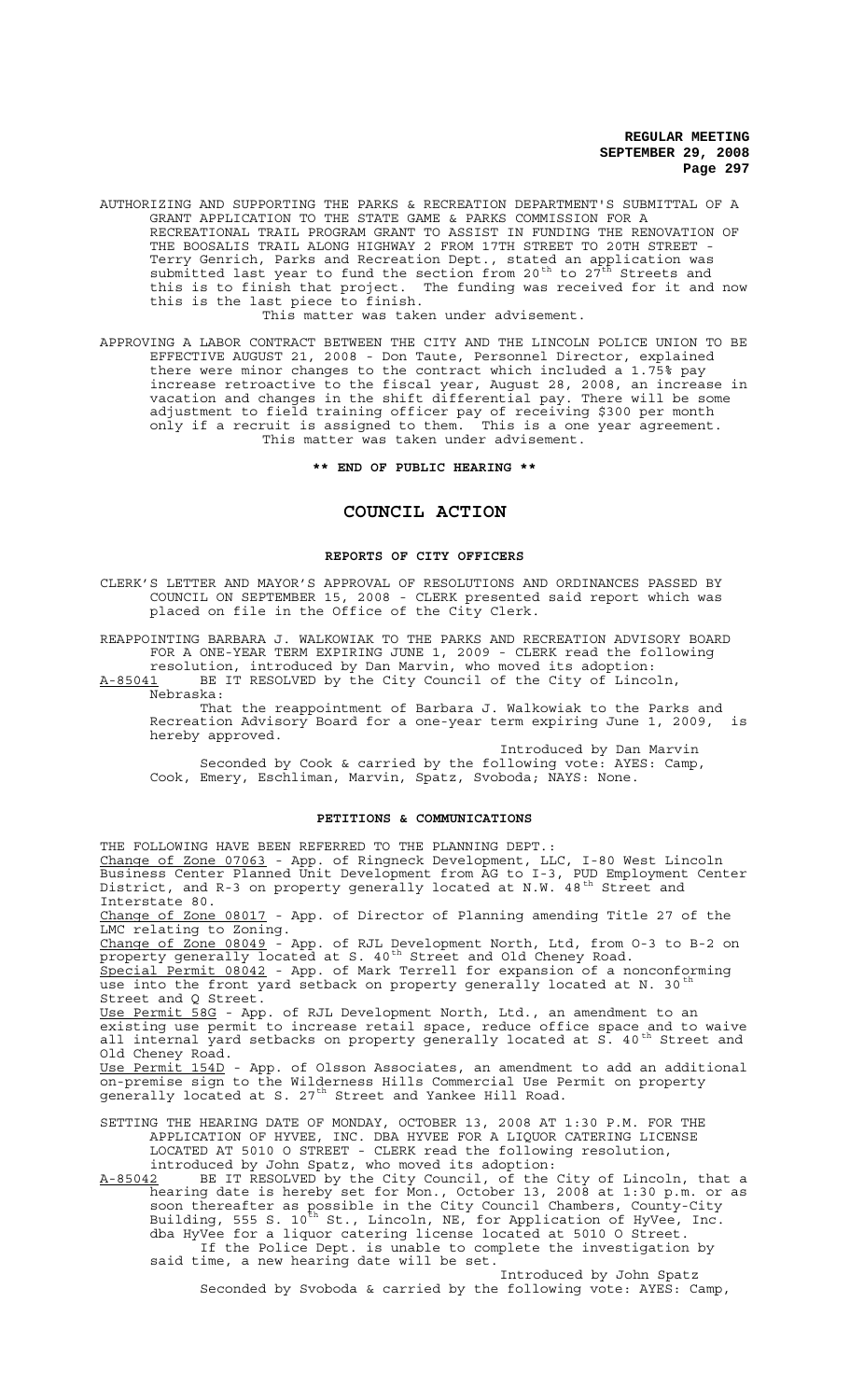Cook, Emery, Eschliman, Marvin, Spatz, Svoboda; NAYS: None.

**RATIFYING CORRECTION TO AGENDA OF 9/22/08**

SETTING THE HEARING DATE OF MONDAY, OCTOBER 6, 2008 AT 1:30 P.M. ON THE APPLICATION OF MCMANUS ENTERPRISES, INC. DBA HEIDELBERG'S FOR AN ADDITION TO PREMISES ADDING A BEER GARDEN APPROXIMATELY 14' X 42' LOCATED AT 4620 BAIR AVENUE.;<br>SETTING THE HEARING DATE OF MONDAY, OCTOBER 6,

SETTING THE HEARING DATE OF MONDAY, OCTOBER 6, 2008, AT 1:30 P.M. ON THE APPLICATION OF FIRETHORN GOLF COMPANY LLC DBA FIRETHORN GOLF CLUB FOR A CLASS C LIQUOR LICENSE LOCATED AT 9301 FIRETHORN LANE;

SETTING THE HEARING DATE OF MONDAY, OCTOBER 6, 2008 AT 1:30 P.M. ON THE APPLICATION OF KABREDLO'S INC. DBA KABREDLO'S 126 FOR A CLASS D LIQUOR LICENSE LOCATED AT 4715 W. ADAMS STREET - CLERK explained this is a correction to the Agenda of September 22, 2008 by adding the underlined verbage.

#### **LIQUOR RESOLUTIONS**

APPLICATION OF HY-VEE INC. DBA HY-VEE 1 FOR A CHANGE OF LOCATION AND TRADE NAME OF THEIR EXISTING CLASS C LIQUOR LICENSE FROM HY-VEE 1 AT 6919 O STREET TO HEARTLAND PANTRY AT 2343 N. 48TH STREET - CLERK read the following resolution, introduced by Jon Camp, who moved its adoption for approval:

A-85043 BE IT RESOLVED by the City Council of the City of Lincoln, Nebraska:

That after hearing duly had as required by law, consideration of the facts of this application, the Nebraska Liquor Control Act, including Neb. Rev. Stat. § 53-129, and the pertinent City ordinances, the City Council recommends that the application of Hy-Vee Inc. dba Hy-Vee 1 to move its presently licensed premise and existing Class "C" liquor license from 6919 O Street to 2343 N. 48th Street, Lincoln, Nebraska, and to change the trade name from "Hy-Vee 1" to "Heartland Pantry", be approved with the condition that the premise complies in every respect with all City and State regulations.

BE IT FURTHER RESOLVED that the City Clerk is directed to transmit a copy of this resolution to the Nebraska Liquor Control Commission. Introduced by Jon Camp

Seconded by Svoboda & carried by the following vote: AYES: Camp, Cook, Emery, Eschliman, Marvin, Spatz, Svoboda; NAYS: None.

APPLICATION OF LANCASTER COUNTY AGRICULTURAL SOCIETY, INC. DBA LANCASTER EVENT CENTER FOR THE ADDITION OF THE BUSINESS CENTER MEASURING APPROXIMATELY 240 FEET BY 60 FEET, THE AMY COUNTRYMAN ARENA MEASURING APPROXIMATELY 244 FEET BY 359 FEET, AND THE PAVILION III MEASURING APPROXIMATELY 299 FEET BY 243 FEET AT THE LICENSED PREMISES LOCATED AT 4100 N. 84TH STREET - CLERK read the following resolution, introduced by Jon Camp, who moved

its adoption for approval:<br>A-85044 BE IT RESOLVED by the BE IT RESOLVED by the City Council of the City of Lincoln, Nebraska:

That after hearing duly had as required by law, consideration of the facts of this application, the Nebraska Liquor Control Act, and the pertinent City ordinances, the City Council recommends that the application of Lancaster County Agricultural Society, Inc. dba Lancaster Event Center to expand its licensed premises by the addition of the Business Center measuring approximately 240 feet by 60 feet, the Amy Countryman Arena measuring approximately 244 feet by 359 feet, and the Pavilion III measuring approximately 299 feet by 243 feet to the presently licensed premises located at 4100 N. 84<sup>th</sup> Street, Lincoln, Nebraska, be approved with the condition that the premise complies in every respect with all City and State regulations.

BE IT FURTHER RESOLVED that the City Clerk is directed to transmit a copy of this resolution to the Nebraska Liquor Control Commission. Introduced by Jon Camp Seconded by Svoboda & carried by the following vote: AYES: Camp, Cook, Emery, Eschliman, Marvin, Spatz, Svoboda; NAYS: None.

# **ORDINANCES - 2ND READING & RELATED RESOLUTIONS (as required)**

CHANGE OF ZONE 08030 – AMENDING SECTION 27.63.400 OF THE LINCOLN MUNICIPAL CODE RELATING TO THE PRESERVATION OF A HISTORIC STRUCTURE AS A PERMITTED SPECIAL USE TO ALLOW THE CITY COUNCIL TO GRANT ADJUSTMENTS TO THE HEIGHT AND AREA REGULATIONS OF THE DISTRICT IN WHICH A HISTORIC STRUCTURE IS LOCATED, AND REPEALING SECTION 27.63.400 AS HITHERTO EXISTING. (RELATED ITEMS: 08-129, 08-130, 08R-231) - CLERK read an ordinance, introduced by Dan Marvin, amending Section 27.63.400 of the Lincoln Municipal Code relating to the preservation of a historic structure or site and reuse thereof as a permitted special use to allow the City Council to grant adjustments to the height and area regulations of the district in which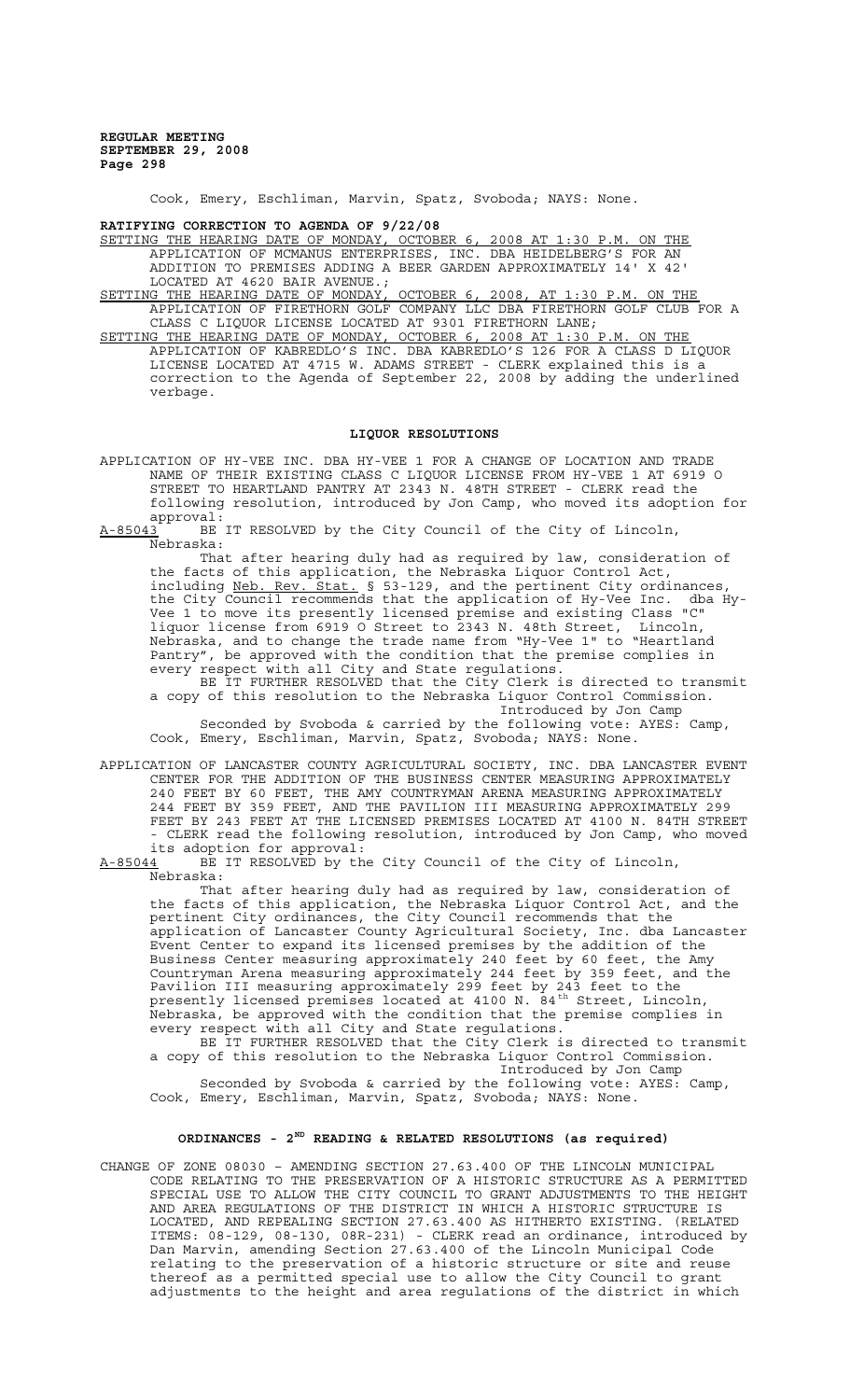a historic structure is located; and repealing Section 27.63.400 of the Lincoln Municipal Code as hitherto existing, the second time.

- CHANGE OF ZONE 08031 HP APPLICATION OF CHARLES AND NANCY OGDEN TO DESIGNATE PROPERTY KNOWN AS THE GRISWOLD HOUSE AS A HISTORIC LANDMARK LOCATED AT 1256 FALL CREEK ROAD. (RELATED ITEMS: 08-129, 08-130, 08R-231) - CLERK read an ordinance, introduced by Dan Marvin, amending the City of Lincoln District Map attached to and made a part of Title 27 of the Lincoln Municipal Code by designating certain property as a Landmark, the second time.
- SPECIAL PERMIT 08027 APPLICATION OF CHARLES AND NANCY OGDEN TO PERMIT THE USE OF A DESIGNATED LANDMARK (HISTORIC STRUCTURE) FOR A SINGLE FAMILY DWELLING TO ALSO INCLUDE CONSTRUCTION OF A CARRIAGE HOUSE (GUEST HOUSE PLUS GARAGE) AS AN ACCESSORY USE AND TO MODIFY THE REAR AND SIDE YARD SETBACKS ON PROPERTY GENERALLY LOCATED AT 1256 FALL CREEK ROAD. (RELATED ITEMS: 08-129, 08-130, 08R-231) (ACTION DATE: 10/6/08)
- CHANGE OF ZONE 08045 AMENDING SECTIONS 27.19.030, 27.21.030, 27.23.030, 27.24.030, 27.27.025 AND 27.67.040 OF THE LINCOLN MUNICIPAL CODE TO CLARIFY THAT GROUP HOMES MUST COMPLY WITH ALL APPLICABLE STATE AND LOCAL CODE REQUIREMENTS AND TO ADD DOMICILIARY CARE FACILITY AND ELDERLY OR RETIREMENT HOUSING AS A CONDITIONAL PERMITTED USE IN THE R-5, R-6, R-7, R-8, AND O-3 ZONING DISTRICTS, AND REPEALING SECTIONS 27.19.030, 27.21.030, 27.23.030, 27.24.030, 27.27.025 AND 27.67.040 AS HITHERTO EXISTING - PRIOR to reading:

CAMP Moved to place Bill No. 08-131 on Pending Indefinitely. Seconded by Emery & carried by the following vote: AYES: Camp, Cook, Emery, Eschliman, Marvin, Spatz, Svoboda; NAYS: None. CLERK Read an ordinance, introduced by Dan Marvin, amending Title 27 of the Lincoln Municipal Code relating to Zoning by amending Sections 27.19.030, 27.21.030, 27.23.030, 27.24.030, and 27.27.025 to clarify that group homes must comply with all applicable state and local code requirements and to add domiciliary care facility and elderly or retirement housing as a conditional permitted use in the R-5, R-6, R-7, R-8, and O-3 zoning districts, respectively; amending Section 27.67.040

to provide that a parking stall with a minimum width of twelve feet shall be required at the rate of one space for every ten stalls required for elderly or retirement housing; and repealing Sections 27.19.030, 27.21.030, 27.23.030, 27.24.030, 27.27.025, and 27.67.040 of the Lincoln Municipal Code as hitherto existing, the second time.

CHANGE OF ZONE 08047 – APPLICATION OF CASEY'S RETAIL COMPANY FOR A CHANGE OF ZONE FROM H-3 COMMERCIAL DISTRICT TO I-1 INDUSTRIAL DISTRICT ON PROPERTY GENERALLY LOCATED AT NORTH 56TH STREET AND SUPERIOR STREET - CLERK read an ordinance, introduced by Dan Marvin, amending the Lincoln Zoning District Maps adopted by reference and made a part of Title 27 of the Lincoln Municipal Code, pursuant to Section 27.05.020 of the Lincoln Municipal Code, by changing the boundaries of the districts established and shown thereon, the second time.

### **PUBLIC HEARING RESOLUTIONS**

- APPROVING AN INTERLOCAL AGREEMENT BETWEEN THE CITY AND THE RAILROAD TRANSPORTATION SAFETY DISTRICT FOR ITS PARTICIPATION IN THE HARRIS OVERPASS PROJECT (NO. 701781) ON O STREET, 3RD TO 9TH STREETS - CLERK read the following resolution, introduced by Dan Marvin, who moved its adoption:<br><u>A-85045</u> BE
- BE IT RESOLVED by the City Council of the City of Lincoln, Nebraska:

That the attached Interlocal Agreement between the City of Lincoln and the Lincoln-Lancaster County Railroad Transportation Safety District to construct a new vehicular and pedestrian viaduct structure over the existing Burlington Northern Santa Fe Railroad tracks near 3rd and A Street, in accordance with the terms and conditions contained in said Agreement, is hereby approved and the Mayor is authorized to execute the same on behalf of the City of Lincoln.

The City Clerk is directed to return the executed copies of the Agreement to the Department of Public Works, for transmittal to the Railroad Transportation Safety District.

Introduced by Dan Marvin Seconded by Svoboda & carried by the following vote: AYES: Camp, Cook, Emery, Eschliman, Marvin, Spatz, Svoboda; NAYS: None.

APPROVING AN INTERLOCAL AGREEMENT BETWEEN THE CITY AND THE RAILROAD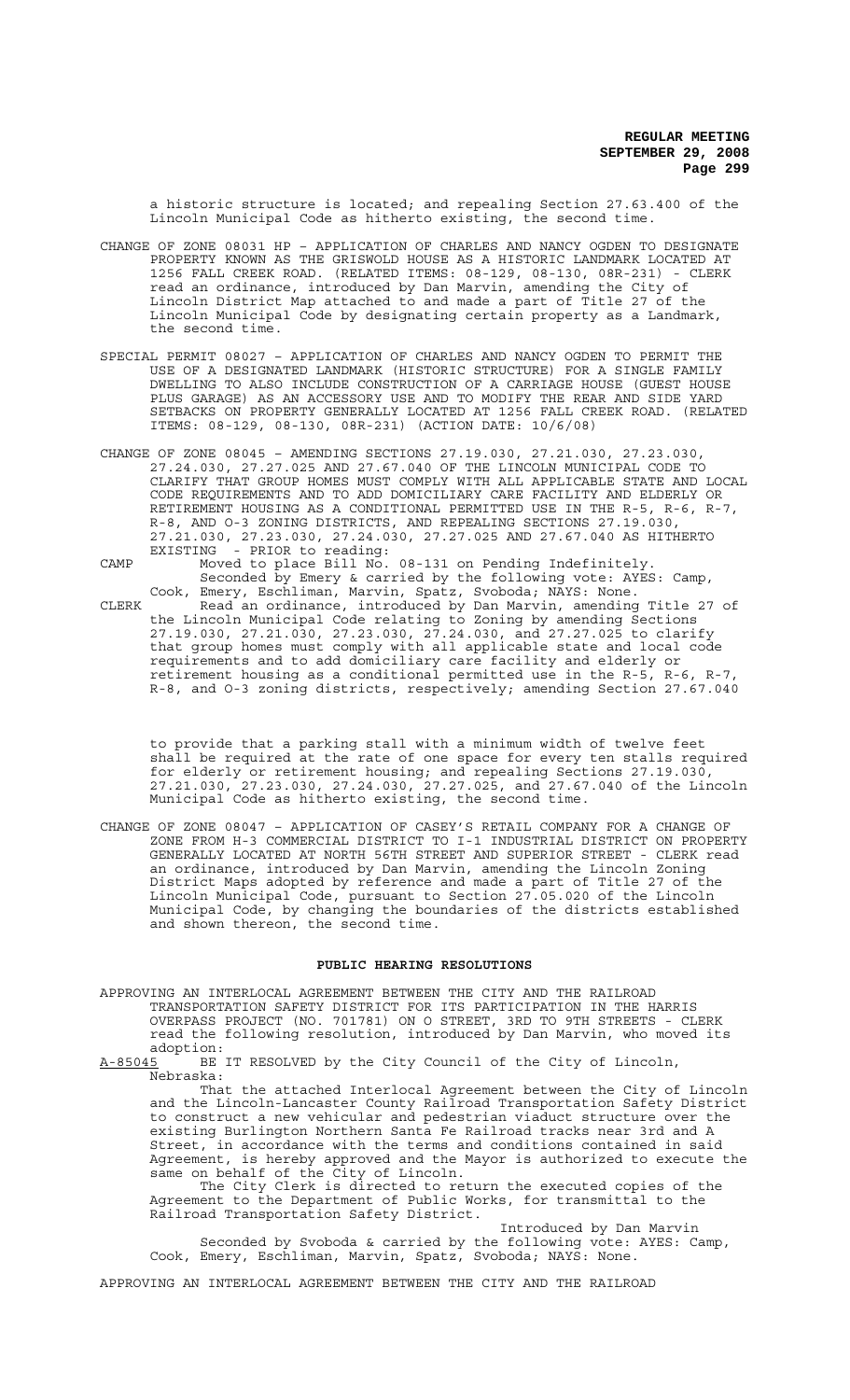TRANSPORTATION SAFETY DISTRICT FOR ITS PARTICIPATION IN THE S.W. 40TH STREET/BNSF OVERPASS PROJECT (NO. 700132) - CLERK read the following resolution, introduced by Dan Marvin, who moved its adoption: A-85046 BE IT RESOLVED by the City Council of the City of Lincoln,

Nebraska:

That the attached Interlocal Agreement between the City of Lincoln and the Lincoln-Lancaster County Railroad Transportation Safety District for its participation in the S.W. 40th Street/BNSF Overpass Project (City No. 700132) in accordance with the terms and conditions contained in said Agreement, is hereby approved and the Mayor is authorized to execute the same on behalf of the City of Lincoln.

The City Clerk is directed to return the executed copies of the Agreement to the Department of Public Works, for transmittal to the Railroad Transportation Safety District.

Introduced by Dan Marvin Seconded by Svoboda & carried by the following vote: AYES: Camp, Cook, Emery, Eschliman, Marvin, Spatz, Svoboda; NAYS: None.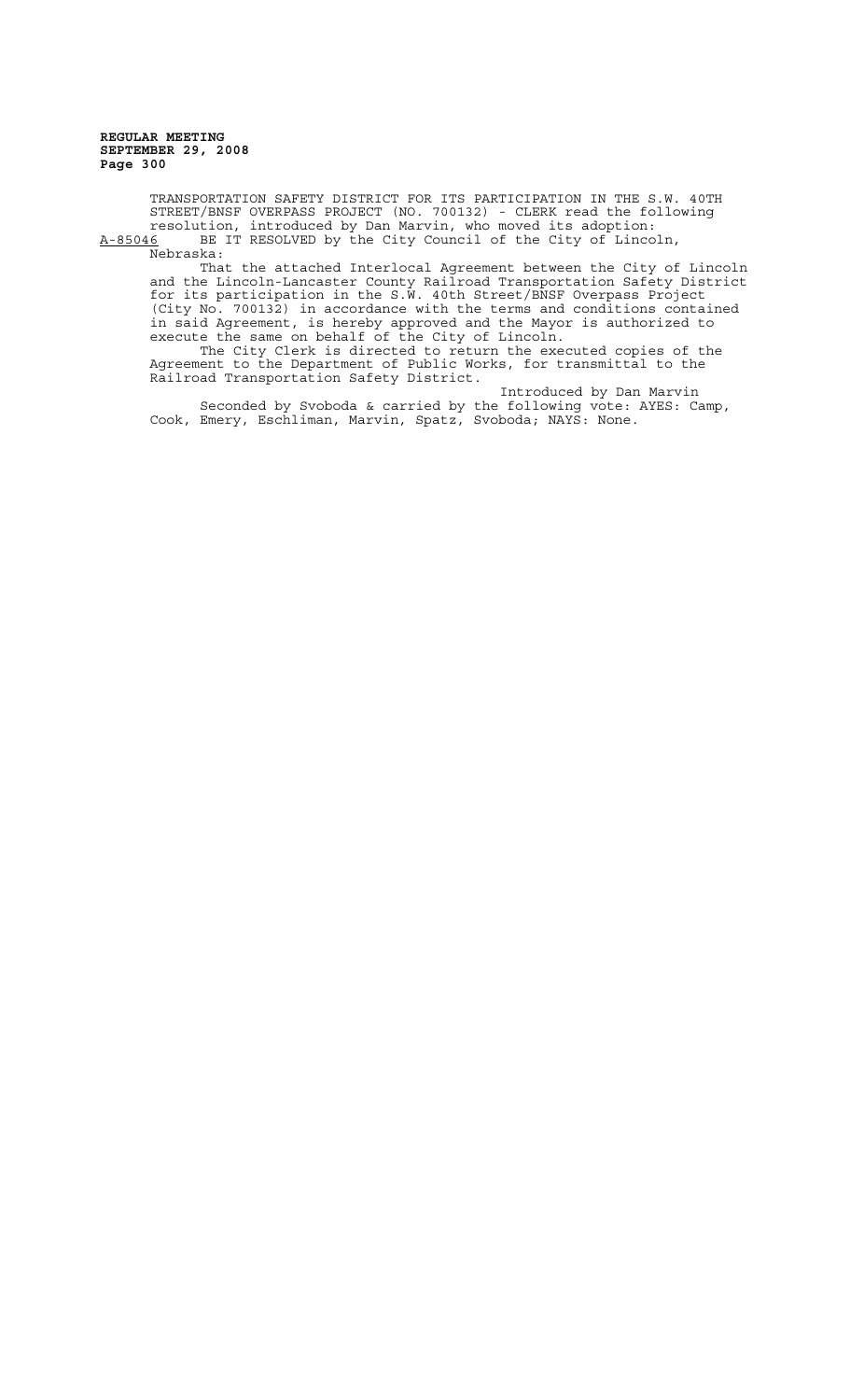APPROVING AN INTERLOCAL AGREEMENT BETWEEN THE CITY AND THE RAILROAD TRANSPORTATION SAFETY DISTRICT FOR ITS PARTICIPATION IN THE ANTELOPE VALLEY PROJECT FUNDING - PHASE 1 - CLERK read the following resolution,

introduced by Dan Marvin, who moved its adoption:<br>A-85047 BE IT RESOLVED by the City Council of the C

BE IT RESOLVED by the City Council of the City of Lincoln, Nebraska:

That the attached Interlocal Agreement between the City of Lincoln and the Lincoln-Lancaster County Railroad Transportation Safety District for its participation in the Antelope Valley Project funding - Phase 1, in accordance with the terms and conditions contained in said Agreement, is hereby approved and the Mayor is authorized to execute the same on behalf of the City of Lincoln.

The City Clerk is directed to return the executed copies of the Agreement to the Department of Public Works, for transmittal to the Railroad Transportation Safety District.

Introduced by Dan Marvin Seconded by Svoboda & carried by the following vote: AYES: Camp, Cook, Emery, Eschliman, Marvin, Spatz, Svoboda; NAYS: None.

AUTHORIZING AND SUPPORTING THE PARKS & RECREATION DEPARTMENT'S SUBMITTAL OF A GRANT APPLICATION TO THE STATE GAME & PARKS COMMISSION FOR A RECREATIONAL TRAIL PROGRAM GRANT TO ASSIST IN FUNDING THE RELOCATION OF THE BILLY WOLFF – ANTELOPE VALLEY CONNECTOR TRAIL TO THE EAST SIDE OF THE ANTELOPE CREEK CHANNEL BETWEEN 27TH STREET AND J STREET - CLERK read the following resolution, introduced by Dan Marvin, who moved its adoption:

A-85048 <sup>T</sup> WHEREAS, the City of Lincoln through its Parks & Recreation Department is applying to the Nebraska Game and Parks Commission for financial assistance from the Recreation Trails Program Grant funds for the purpose of relocating the Billy Wolff - Antelope Valley Connector Trail to the east side of the Antelope Creek Channel between 27th Street and J Street; and

WHEREAS, the total cost of the project will be \$174,600 of which the Recreation Trails Program request will be \$139,600, and the City's cost will be \$25,000 plus \$10,000 in in-kind administrative and trail removal costs; and

WHEREAS, the City of Lincoln wishes to express its support for the project and its willingness to commit the necessary financial resources to operate and maintain the completed project in a safe and attractive manner for the public.

NOW, THEREFORE, BE IT RESOLVED by the City Council of the City of Lincoln, Nebraska:

1. The City of Lincoln hereby expresses its support for the application being made by its Parks & Recreation Department to the Nebraska Game and Parks Commission for financial assistance from the Recreation Trails Program fund for the purpose of constructing and renovating the project described above and known as the Billy Wolff - Antelope Valley Connector Trail and its commitment to the on-going maintenance of the trail.

2. The City of Lincoln currently has the commitment for \$25,000 plus \$10,000 of in-kind administrative and trail removal costs, or 20% local matching share, for the project elements that are identified on the application form and the supplemental documents and will, as it becomes necessary, allocate the local funds for this project.

3. The City of Lincoln will commit the necessary financial resources to operate and maintain the completed project in a safe and attractive manner for public use.<br>4. The City of Lincoln w

The City of Lincoln will not discriminate against any person on the basis of race, color, age, religion, handicap, sex, or national origin in the use of the proposed project acquired or developed pursuant to the project proposal, and shall comply with the terms and intent of Title VI of the Civil Rights Act of 1964, and any of the regulations promulgated pursuant to such Act.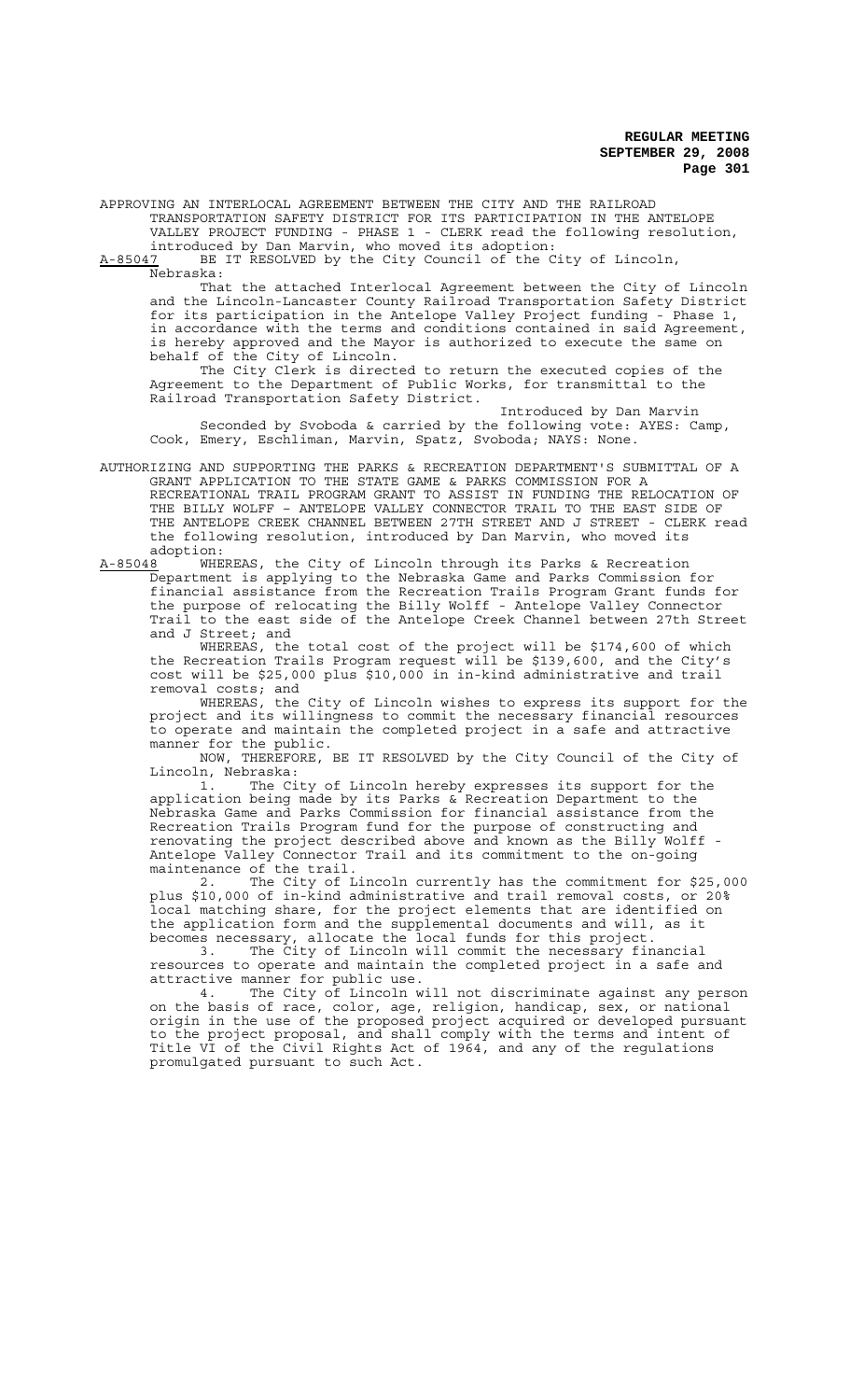5. The City of Lincoln will comply with all rules and regulations of the Recreational Trails Program, applicable Executive Orders and all state laws that govern the grant applicant during the performance of the project.

6. The City of Lincoln will comply with the Federal disability access and use standards where they can be reasonably applied, in accord with the Americans with Disabilities Act of 1991.

7. The Mayor is hereby authorized to sign all documents necessary and required to make application to acquire said grant funds. 8. The City Clerk is directed to transmit a certified copy of this resolution to the Parks & Recreation Department for transmittal to the Nebraska Game and Parks Commission.

Introduced by Dan Marvin Seconded by Svoboda & carried by the following vote: AYES: Camp, Cook, Emery, Eschliman, Marvin, Spatz, Svoboda; NAYS: None.

AUTHORIZING AND SUPPORTING THE PARKS & RECREATION DEPARTMENT'S SUBMITTAL OF A GRANT APPLICATION TO THE STATE GAME & PARKS COMMISSION FOR A RECREATIONAL TRAIL PROGRAM GRANT TO ASSIST IN FUNDING THE RENOVATION OF THE BOOSALIS TRAIL ALONG HIGHWAY 2 FROM 17TH STREET TO 20TH STREET - CLERK read the following resolution, introduced by Dan Marvin, who moved its adoption:<br><u>A-85049</u> WHEREAS

WHEREAS, the City of Lincoln through its Parks & Recreation Department is applying to the Nebraska Game and Parks Commission for financial assistance from the Recreation Trails Program Grant funds for the purpose of renovating the Boosalis Trail along Highway 2 from 17th Street to 20th Street; and

WHEREAS, the total cost of the project will be \$118,900 of which the Great Plains Trails Network will provide \$25,000, and the Recreation Trail Program grant request will be \$91,000, and the City's cost will be \$2,900; and

WHEREAS, the City of Lincoln wishes to express its support for the project and its willingness to commit the necessary financial resources to operate and maintain the completed project in a safe and attractive manner for the public.

NOW, THEREFORE, BE IT RESOLVED by the City Council of the City of Lincoln, Nebraska:

1. The City of Lincoln hereby expresses its support for the application being made by its Parks & Recreation Department to the Nebraska Game and Parks Commission for financial assistance from the Recreation Trails Program fund for the purpose of constructing and renovating the project described above and known as the Boosalis Trail and its commitment to the on-going maintenance of the trail.

2. The City of Lincoln currently has the commitment for \$2,900 or 20% local matching share for the project elements that are identified on the application form and the supplemental documents and will, as it becomes necessary, allocate the local funds for this project.

3. The City of Lincoln will commit the necessary financial resources to operate and maintain the completed project in a safe and attractive manner for public use.

4. The City of Lincoln will not discriminate against any person on the basis of race, color, age, religion, handicap, sex, or national origin in the use of the proposed project acquired or developed pursuant to the project proposal, and shall comply with the terms and intent of Title VI of the Civil Rights Act of 1964, and any of the regulations promulgated pursuant to such Act.

5. The City of Lincoln will comply with all rules and regulations of the Recreational Trails Program, applicable Executive Orders and all state laws that govern the grant applicant during the performance of the project.

6. The City of Lincoln will comply with the Federal disability access and use standards where they can be reasonably applied, in accord with the Americans with Disabilities Act of 1991.

7. The Mayor is hereby authorized to sign all documents necessary and required to make application to acquire said grant funds.

8. The City Clerk is directed to transmit a certified copy of this resolution to the Parks & Recreation Department for transmittal to the Nebraska Game and Parks Commission.

Introduced by Dan Marvin Seconded by Svoboda & carried by the following vote: AYES: Camp, Cook, Emery, Eschliman, Marvin, Spatz, Svoboda; NAYS: None.

APPROVING A LABOR CONTRACT BETWEEN THE CITY AND THE LINCOLN POLICE UNION TO BE EFFECTIVE AUGUST 21, 2008 - CLERK read the following resolution, introduced by Dan Marvin, who moved its adoption:

A-85050 BE IT RESOLVED by the City Council of the City of Lincoln, Nebraska:

That the attached labor contract between the City of Lincoln and the Lincoln Police Union, to be effective August 21, 2008, is hereby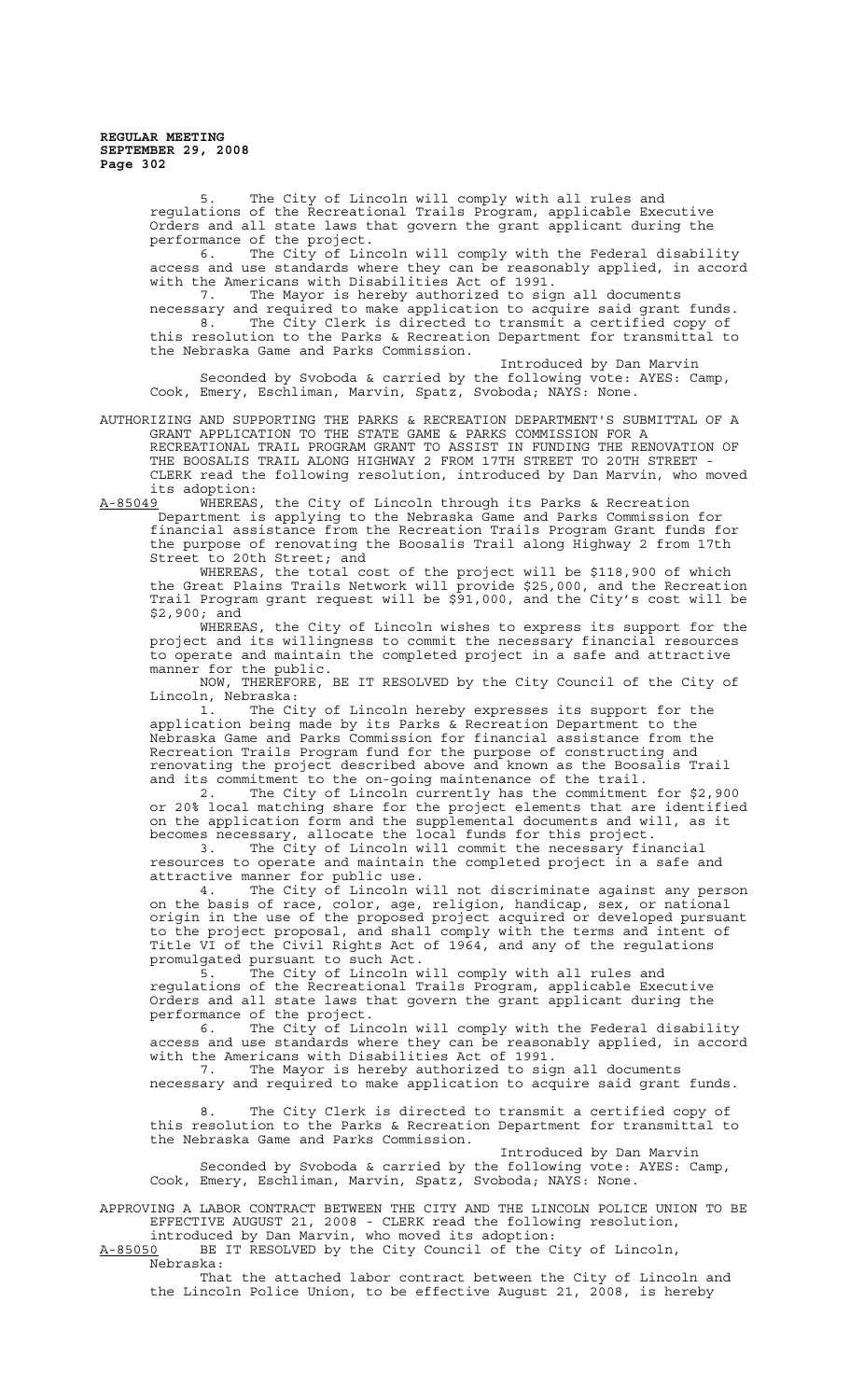approved, and the Mayor is authorized to execute the same on behalf of the City.

Introduced by Dan Marvin Seconded by Svoboda & carried by the following vote: AYES: Camp, Cook, Emery, Eschliman, Marvin, Spatz, Svoboda; NAYS: None.

ACCEPTING THE REPORT OF NEW AND PENDING CLAIMS AGAINST THE CITY AND APPROVING DISPOSITION OF CLAIMS SET FORTH FOR THE PERIOD OF SEPTEMBER 1 - 15, 2008 - CLERK read the following resolution, introduced by Dan Marvin, who

moved its adoption:<br>A-85051 BE IT RESOLVE BE IT RESOLVED by the City Council of the City of Lincoln, Nebraska:

That the claims listed in the attached report, marked as Exhibit "A", dated September 16, 2008, of various new and pending tort claims filed against the City of Lincoln with the Office of the City Attorney or the Office of the City Clerk, as well as claims which have been disposed of, are hereby received as required by Neb. Rev. Stat. § 13-905 (Reissue 1997). The dispositions of claims by the Office of the City Attorney, as shown by the attached report, are hereby approved:

| DENIED                 |            | ALLOWED/SETTLED     |            |
|------------------------|------------|---------------------|------------|
| Juan Lopez             | \$1,320.84 | Christine Lamberty  | \$1,224.43 |
| A'kia Henley           | 80.00      | Khalil Elias Kheder | 1,215.00   |
| Peter deBoer Martinson | 100.00     | Fahri Mehmeti       | 1,285.51   |
|                        |            | Amber Bradshaw      | 7,231.59   |

The City Attorney is hereby directed to mail to the various claimants listed herein a copy of this resolution which shows the final disposition of their claim.

Introduced by Dan Marvin Seconded by Svoboda & carried by the following vote: AYES: Camp, Cook, Emery, Eschliman, Marvin, Spatz, Svoboda; NAYS: None.

# **ORDINANCE - 1ST READING & RELATED RESOLUTIONS (AS REQUIRED)- NONE**

# **ORDINANCES - 3RD READING & RELATED RESOLUTIONS (as required)**

AUTHORIZING AND PROVIDING FOR THE ISSUANCE OF A PEROT SYSTEM REDEVELOPMENT PROJECT TAX ALLOCATION BOND, SERIES 2008, IN A TOTAL PRINCIPAL AMOUNT NOT TO EXCEED \$3,750,000 - PRIOR to reading:

- COOK Moved Motion to Amend #2 to accept the 2nd Substitute Ordinance for Bill No. 08-128 now Bill No. 08-128SS.
	- Seconded by Svoboda & carried by the following vote: AYES: Camp, Cook, Emery, Eschliman, Marvin, Spatz, Svoboda; NAYS: None.
- CLERK Read an ordinance, introduced by Jonathan Cook, authorizing the issuance of not to exceed \$3,750,000 Perot Systems Tax Allocation Bonds, Series 2008, for the purpose of (1) paying all or part of the costs of acquiring, constructing, equipping and furnishing certain improvements within the City's Perot Systems Redevelopment Project, including acquiring real estate and/or interests in real estate in connection therewith, (2) capitalizing the interest on the bonds, and (3) paying the costs of issuance thereof; prescribing the form and certain details of the bonds; pledging certain tax allocation and other tax revenues to payment of the principal of and interest on the bonds as the same become due; limiting payment of the bonds to such tax allocation and other tax revenues; creating and establishing funds and accounts; authorizing the sale and delivery of the bonds; delegating, authorizing and directing the finance director to exercise his own independent discretion and judgment in determining and finalizing the terms and provisions with respect to the bonds not specified herein; providing for application of the proceeds of the bonds; taking other action and making other covenants and agreements in connection with the foregoing; and related matters, the third time.

Seconded by Svoboda & carried by the following vote: AYES: Camp, Cook, Emery, Eschliman, Marvin, Spatz, Svoboda; NAYS: None. The ordinance, being numbered **#19151**, is recorded in Ordinance Book #26, Page

VACATION 08002 - REQUEST OF WHITEHEAD OIL COMPANY TO VACATE THE NORTH-SOUTH ALLEY BETWEEN CAPITOL PARKWAY AND VACATED CADWALLADER'S COURT BETWEEN SOUTH 21ST STREET AND VACATED SOUTH 22ND STREET. (RELATED ITEMS: 08-126, 08-127) - CLERK read an ordinance, introduced by Doug Emery, vacating the north-south alley between Capitol Parkway and vacated Cadwallader's Court between South  $21^{st}$  Street and vacated  $22^{nd}$  Street, and retaining title thereto in the City of Lincoln, Lancaster County, Nebraska, the third time.

EMERY Moved to pass the ordinance as read.

Seconded by Marvin & carried by the following vote: AYES: Camp, Cook, Emery, Eschliman, Marvin, Spatz, Svoboda; NAYS: None. The ordinance, being numbered **#19152**, is recorded in Ordinance Book #26, Page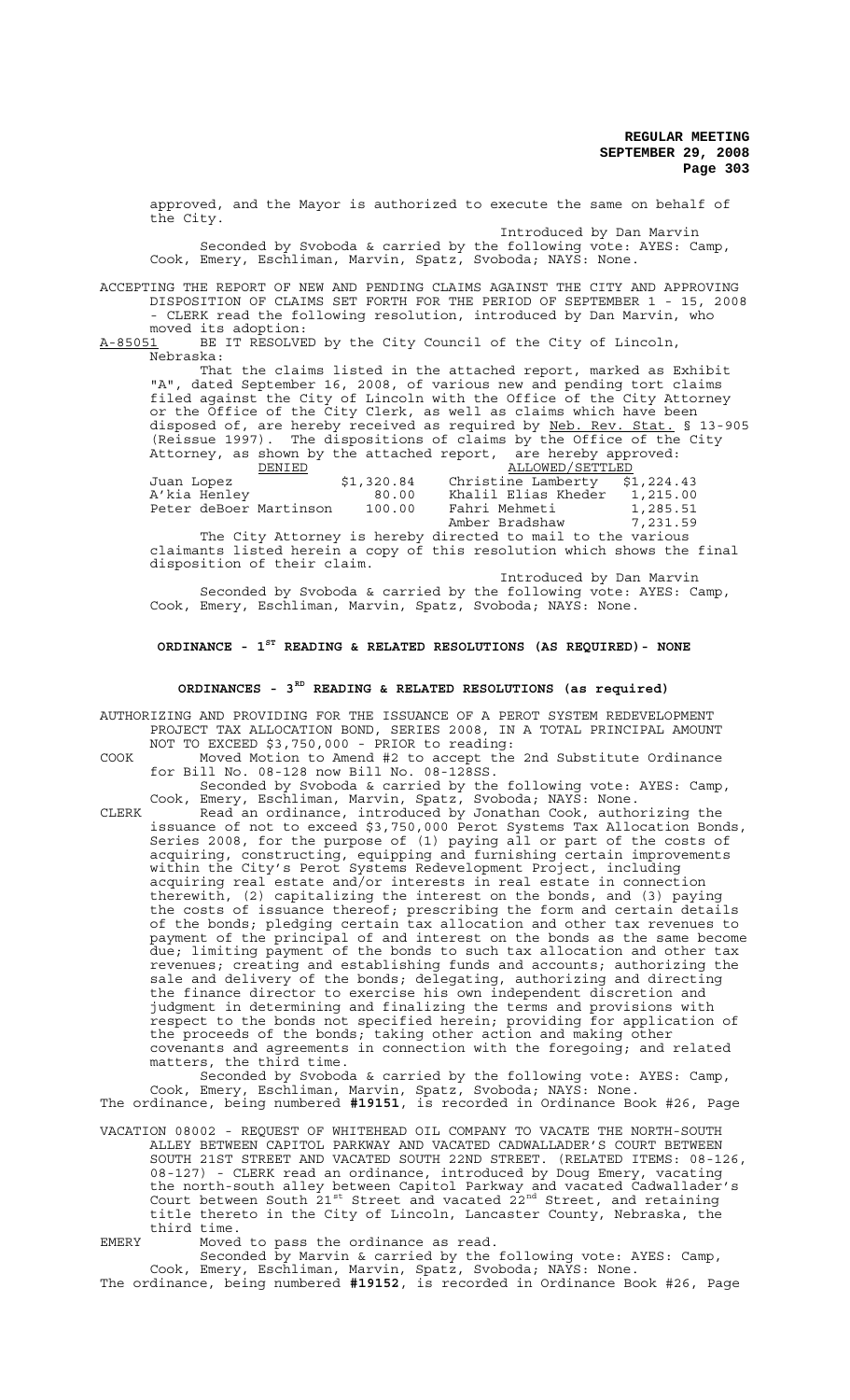COMP. PLAN CONFORMITY 08015 - REQUEST OF WHITEHEAD OIL COMPANY TO DECLARE APPROXIMATELY 2,144.25 SQUARE FEET OF PROPERTY GENERALLY LOCATED AT THE SOUTHEAST CORNER OF SOUTH 21ST STREET AND CAPITOL PARKWAY AS SURPLUS AND AUTHORIZING THE SALE THEREOF TO THE ABUTTING PROPERTY OWNER. (RELATED ITEMS: 08-126, 08-127) - PRIOR to reading:

COOK Moved motion to amend #1 to amend Bill No. 08-127 in the following manner:

1. On page 2, line 4, delete \$6,433.00 and insert \$5,853.00 Seconded by Svoboda & carried by the following vote: AYES: Camp, Cook, Emery, Eschliman, Marvin, Spatz, Svoboda; NAYS: None.

CLERK Read an ordinance, introduced by Doug Emery, declaring 2,144.25 square feet of City-owned property generally located at the southeast corner of South 21<sup>st</sup> Street and Capitol Parkway as surplus and authorizing the sale thereof to the abutting property owner, the second time.

EMERY Moved to pass the ordinance as amended. Seconded by Svoboda & carried by the following vote: AYES: Camp,

Cook, Emery, Eschliman, Marvin, Spatz, Svoboda; NAYS: None. The ordinance, being numbered **#19153**, is recorded in Ordinance Book #26, Page

#### **REGISTERED TO SPEAK SESSION - NONE**

# **OPEN MICROPHONE SESSION**

Mike Morosin,1500 N. 15<sup>th</sup> Street, came forward to make known the issues of him not receiving all of his business relocation monies, the house he was relocated to was and still is not in adequate condition, and the dissatisfaction of the moving company having lost, stolen or damaged his business and personal property in the process of moving. He stated he was coerced into signing the payment papers for some of the contractors that had not performed on these contracts and was not informed of his entitlements to relocation assistance and payments provided by the Uniform Act.

This matter was taken under advisement.

Ed Patterson, 700 N. 24<sup>th</sup> Street, expressed his thoughts of the City investing in the fringe of the city at the expense of the inner city referring to an article in the Journal Star written by Bill Austin. This matter was taken under advisement.

Dale Gardner,4415 Calvert Street, stated he appeared before Council one year ago asking his sidewalk be repaired which took over a year for this to be accomplished. He feels it is ridiculous to tell citizens what can be put in their front yards and backyards. He suggested putting money into sidewalks and curbs instead of offering \$1,000 to \$5,000 to new home owners.

This matter was taken under advisement.

# **MISCELLANEOUS BUSINESS**

#### **PENDING -**

Change of Zone No. 08022HP - Application of Danja Pegram Siders, on behalf of Aginvest LLC, to designate the Dr. Slattery House at 5230 North 14th Street as a historic landmark. (6/23/08 - Placed on Pending Indefinitely, w/con't P.H.) - Deputy City Clerk requested a motion to remove Bill No. 08-73 from Pending to have 2nd reading with continued public hearing on October 13, 2008. COOK So moved.

Seconded by Svoboda & carried by the following vote: AYES: Camp, Cook, Emery, Eschliman, Marvin, Spatz, Svoboda; NAYS: None.

CAMP Moved to extend the Pending List to October 6, 2008. Seconded by Cook & carried by the following vote: AYES: Camp, Cook, Emery, Eschliman, Marvin, Spatz, Svoboda; NAYS: None.

# **UPCOMING RESOLUTIONS -**

CAMP Moved to approve the resolutions to have Public Hearing on October 6, 2008. Seconded by Cook & carried by the following vote: AYES: Camp, Cook, Emery, Eschliman, Marvin, Spatz, Svoboda; NAYS: None.